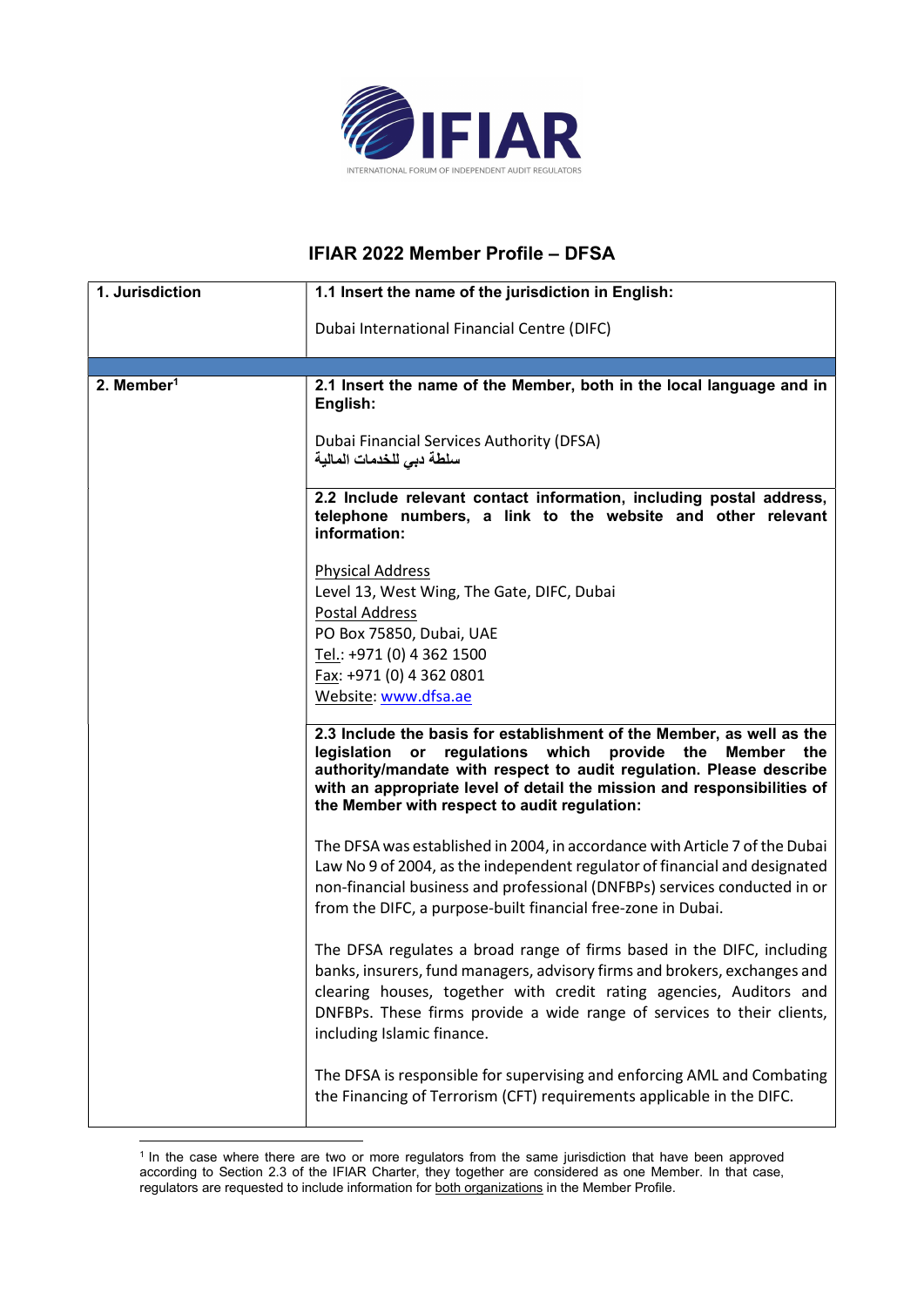

|                                                                  | With respect to Auditors, the DFSA is responsible for the registration,<br>oversight and suspension / removal of Auditors and Audit Principals in the<br>DIFC in respect of Public Listed Companies (PLCs), Domestic Authorised<br>Firms (AFs), Authorised Market Institutions (AMIs) and Domestic Funds<br>(DFs).<br>Vision<br>To be an internationally respected regulator, leading the development<br>of financial services through strong and fair regulation.<br>Mission<br>To develop, administer and enforce world-class regulation of financial<br>services within the DIFC.<br><b>Regulatory Approach</b><br>To be risk-based and to avoid unnecessary regulatory burden. |
|------------------------------------------------------------------|------------------------------------------------------------------------------------------------------------------------------------------------------------------------------------------------------------------------------------------------------------------------------------------------------------------------------------------------------------------------------------------------------------------------------------------------------------------------------------------------------------------------------------------------------------------------------------------------------------------------------------------------------------------------------------|
|                                                                  | Values<br>To expect high standards of ethical conduct and integrity from the<br>DFSA and its people.<br>To demonstrate professionalism, independence, efficiency, leadership<br>$\bullet$<br>and resolve in the discharge of our responsibilities.<br>To ensure administrative fairness, consultative process, accessibility,<br>$\bullet$<br>impartiality and accountability in the performance of our functions.                                                                                                                                                                                                                                                                 |
|                                                                  | 2.4 Have there been any major changes to the Member's organization<br>or to the governing legislation since completing last year's Member<br>Profile?                                                                                                                                                                                                                                                                                                                                                                                                                                                                                                                              |
|                                                                  | $\square$ Yes<br>⊠ No                                                                                                                                                                                                                                                                                                                                                                                                                                                                                                                                                                                                                                                              |
|                                                                  | If yes, please describe these changes with an appropriate level of<br>detail:                                                                                                                                                                                                                                                                                                                                                                                                                                                                                                                                                                                                      |
|                                                                  |                                                                                                                                                                                                                                                                                                                                                                                                                                                                                                                                                                                                                                                                                    |
| 3.<br><b>Governing Body</b><br><b>Composition and</b><br>members | 3.1 Describe with an appropriate level of detail the current<br>composition of the Member's governing body, including the ratio<br>between Board members who are independent from the audit<br>profession and those who are not <sup>2</sup> . The audit profession includes, for<br>example: audit firms, professional accountancy bodies and bodies or<br>entities associated with the audit profession.                                                                                                                                                                                                                                                                         |
|                                                                  | The Board currently consists of 9 Directors and all but the Chief Executive<br>are independent non-Executive Directors. The Members of the Board are<br>leading industry, legal and regulatory experts drawn from major<br>international financial jurisdictions. There are currently no former auditors<br>/ practitioners on the Board. The Directors are as follows:                                                                                                                                                                                                                                                                                                            |

 $^2$  An individual is independent of the profession even if he is a CPA, Chartered Accountant, or holder of another equivalent qualification, as long as this individual is not employed by or affiliated to a registered audit firm, nor employed by or affiliated to of a professional accountancy body, nor employed by or affiliated to bodies or entities associated with the audit profession.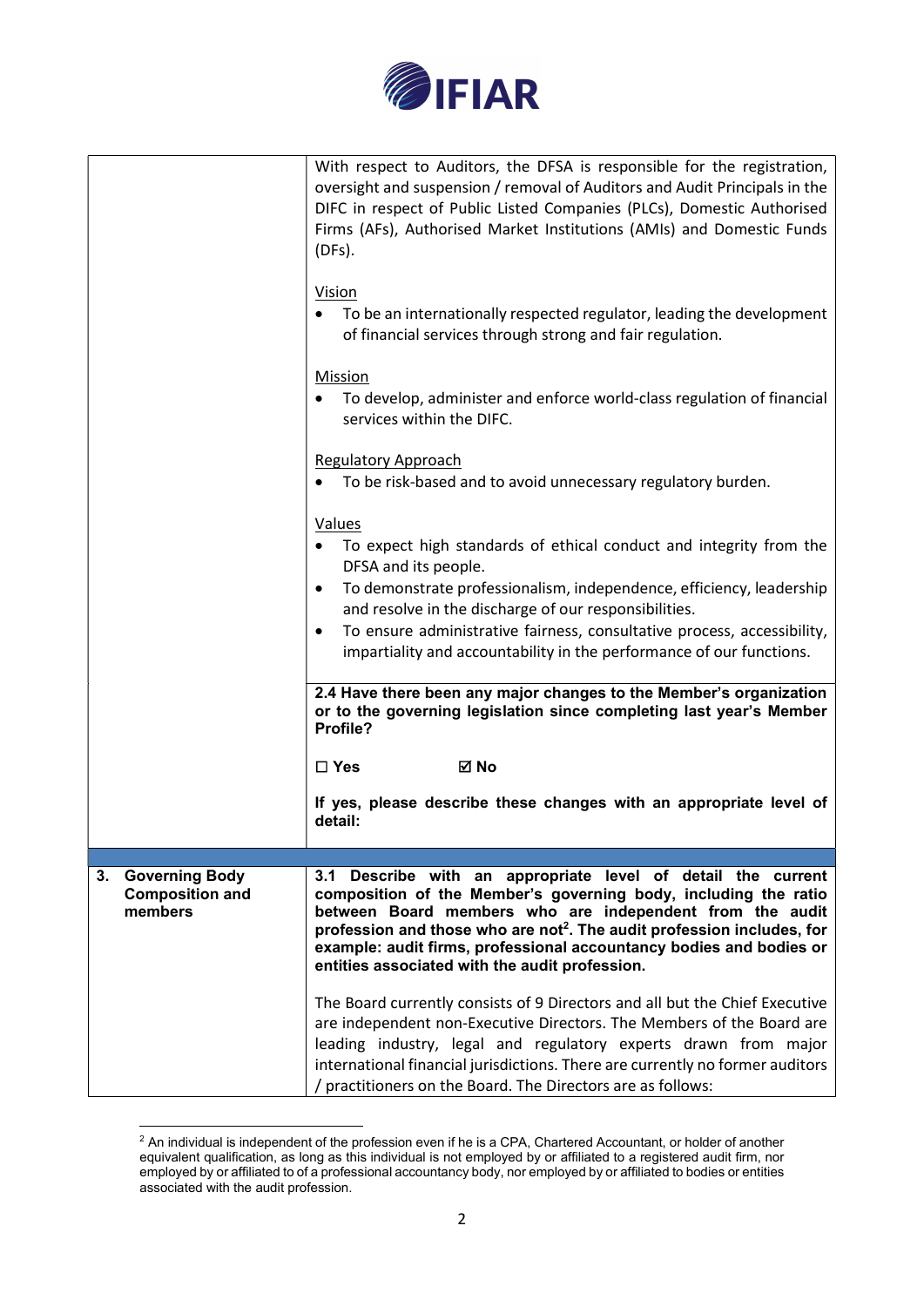

| Fadel Abdulbaqi Al Ali (Chairman)<br>$\bullet$<br>F. Christopher Calabia (Chief Executive)<br>$\bullet$<br>The Hon Apurv Bagri<br>٠<br>Charles Flint QC<br>$\bullet$<br>Dr J Andrew Spindler<br>$\bullet$<br>Julie Dickson<br>$\bullet$<br>Teo Swee Lian<br>$\bullet$<br>• Sabine Lautenschlaeger<br>Abdullah Abdulrahman Sharafi                                                                                                                |
|--------------------------------------------------------------------------------------------------------------------------------------------------------------------------------------------------------------------------------------------------------------------------------------------------------------------------------------------------------------------------------------------------------------------------------------------------|
| 3.2 What are the eligibility criteria / requirements and composition<br>requirements for the members of the governing body?                                                                                                                                                                                                                                                                                                                      |
| The DFSA Board oversees the DFSA Chief Executive and staff and are<br>appointed by His Highness Sheikh Maktoum Bin Mohammed Bin Rashid Al<br>Maktoum, President of the DIFC, for a three year term. The structure has<br>been designed to ensure a transparent separation of day-to-day regulatory<br>activities from the oversight of the DFSA's regulatory performance.<br>Directors are governed by a Code of Values and Ethics that sets out |
| procedures for reporting and managing any potential, perceived or actual<br>conflicts of interest.                                                                                                                                                                                                                                                                                                                                               |
| 3.3. Is each member of the governing body independent from the audit<br>profession? The audit profession includes, for example: audit firms,<br>professional accountancy bodies and bodies or entities associated<br>with the audit profession.                                                                                                                                                                                                  |
| <b>⊠</b> Yes<br>$\square$ No                                                                                                                                                                                                                                                                                                                                                                                                                     |
| 3.4 If the answer to question 3.3 is "No", is the majority of the members<br>of the governing body non-practitioner? N/A                                                                                                                                                                                                                                                                                                                         |
| $\Box$ Yes<br>$\Box$ No                                                                                                                                                                                                                                                                                                                                                                                                                          |
| 3.5 If the answer to question 3.3 is "No", which safeguards are in place<br>to provide for the Member's overall independence from the audit<br>profession?                                                                                                                                                                                                                                                                                       |
| N/A. There are currently no former auditors / practitioners on the Board.                                                                                                                                                                                                                                                                                                                                                                        |
| 3.6 Is there a restriction or recusal process that is applicable to<br>members of the governing body of the Member who are current or<br>former auditors/practitioners?                                                                                                                                                                                                                                                                          |
| $\Box$ Yes<br>⊠ No                                                                                                                                                                                                                                                                                                                                                                                                                               |
| Does this include a "cooling-off" period for former auditors?                                                                                                                                                                                                                                                                                                                                                                                    |
| $\square$ Yes<br>⊠ No                                                                                                                                                                                                                                                                                                                                                                                                                            |
| If yes to either of the above, please describe:                                                                                                                                                                                                                                                                                                                                                                                                  |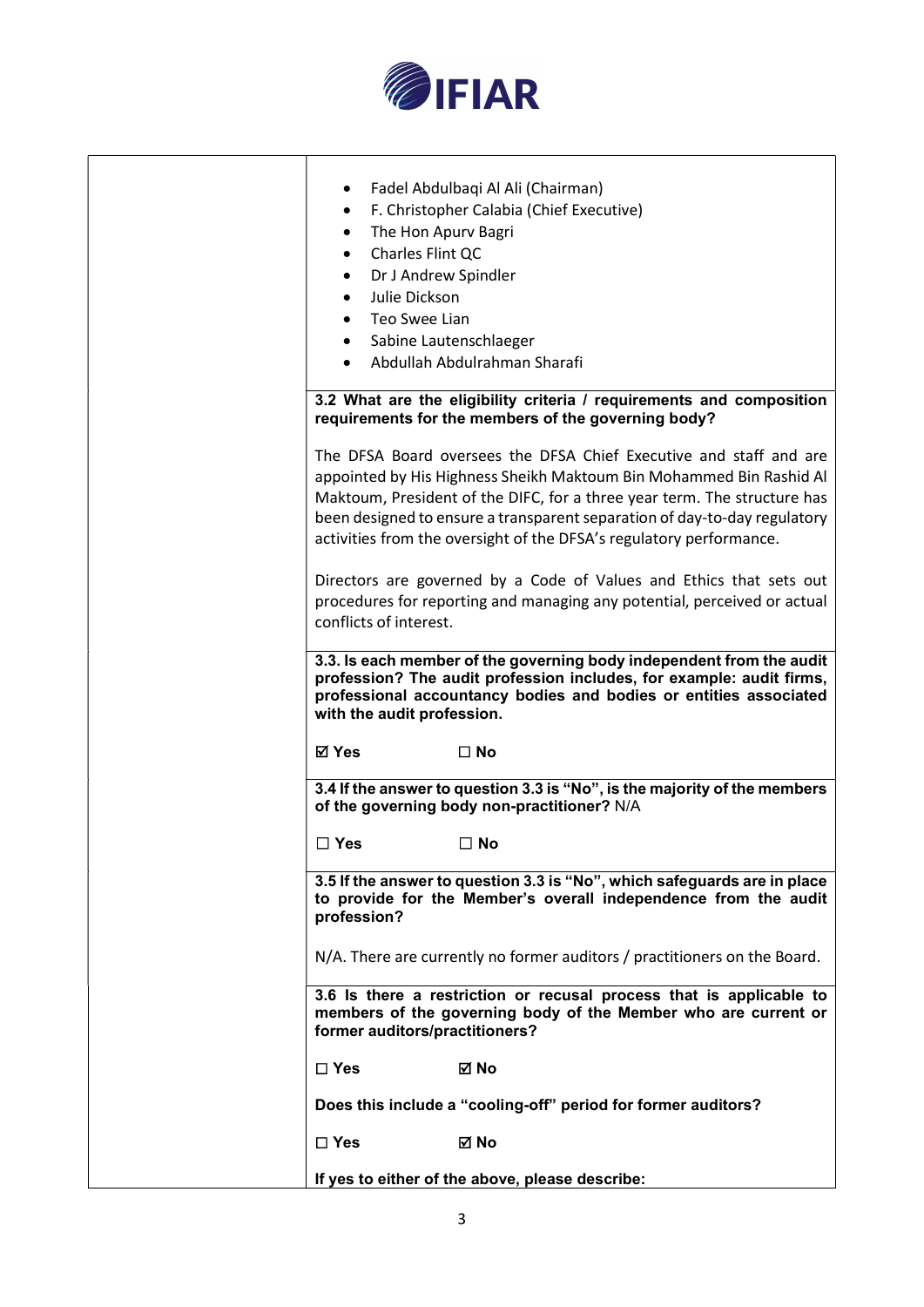

|                                | N/A                                                                                                                                                                                                                                                                                                                                                                                                                                           |  |
|--------------------------------|-----------------------------------------------------------------------------------------------------------------------------------------------------------------------------------------------------------------------------------------------------------------------------------------------------------------------------------------------------------------------------------------------------------------------------------------------|--|
|                                | 3.7 Other than the governing body, are members of the profession<br>involved in the Member's organization (including in any inspections,<br>committee or panel role)?                                                                                                                                                                                                                                                                         |  |
|                                | ⊠ Yes<br>$\Box$ No                                                                                                                                                                                                                                                                                                                                                                                                                            |  |
|                                | If yes, please describe their role with an appropriate level of detail,<br>including the ratio between those who are independent and those who<br>are not in the relevant function and whether such role includes<br>decisional or control authority:                                                                                                                                                                                         |  |
|                                | The DFSA has an agreement with two UK-based professional accounting<br>bodies to provide technical assistance to the DFSA. These professional<br>bodies are contracted directly to the DFSA to provide technical assistance<br>on certain inspections*. Where such professional bodies provide the<br>technical assistance to the DFSA, the DFSA is responsible for the inspection<br>and retains the carriage and control of the inspection. |  |
|                                | * Professional accounting bodies are being used on high risk and certain inspections of the<br>'Big4' auditing firms.                                                                                                                                                                                                                                                                                                                         |  |
|                                |                                                                                                                                                                                                                                                                                                                                                                                                                                               |  |
| 4. Funding Arrangements        | 4.1 Describe the main funding arrangements of the Member, including<br>the setting and approval of the budget and the fees, if any:                                                                                                                                                                                                                                                                                                           |  |
|                                | Article 7(4) of the Dubai Decree ensures that the Government of Dubai will<br>provide the DFSA with the necessary funds to discharge its powers and<br>perform its functions. This is reinforced by an obligation under Article 16(2)<br>of the Regulatory Law for the President to provide adequate financial<br>resources to the DFSA.                                                                                                      |  |
|                                | 4.2 Is the funding free from undue influence by the profession?                                                                                                                                                                                                                                                                                                                                                                               |  |
|                                | ⊠ Yes<br>$\square$ No                                                                                                                                                                                                                                                                                                                                                                                                                         |  |
|                                | Please describe with an appropriate level of detail the safeguards in<br>place to prevent undue influence by the profession:                                                                                                                                                                                                                                                                                                                  |  |
|                                | Article 7(4) of the Dubai Decree ensures that the Government of Dubai will<br>provide the DFSA with the necessary funds to discharge its powers and<br>perform its functions. This is reinforced by an obligation under Article 16(2)<br>of the Regulatory Law for the President to provide adequate financial<br>resources to the DFSA.                                                                                                      |  |
|                                |                                                                                                                                                                                                                                                                                                                                                                                                                                               |  |
| <b>Inspection System</b><br>5. | 5.1 Does the Member have the responsibility for recurring inspections<br>of audit firms undertaking audits of public interest entities (PIEs)?                                                                                                                                                                                                                                                                                                |  |
|                                | <b>⊠</b> Yes<br>$\Box$ No                                                                                                                                                                                                                                                                                                                                                                                                                     |  |
|                                | 5.2 Is this responsibility undertaken directly or through oversight of<br>inspection conducted by another organization?                                                                                                                                                                                                                                                                                                                       |  |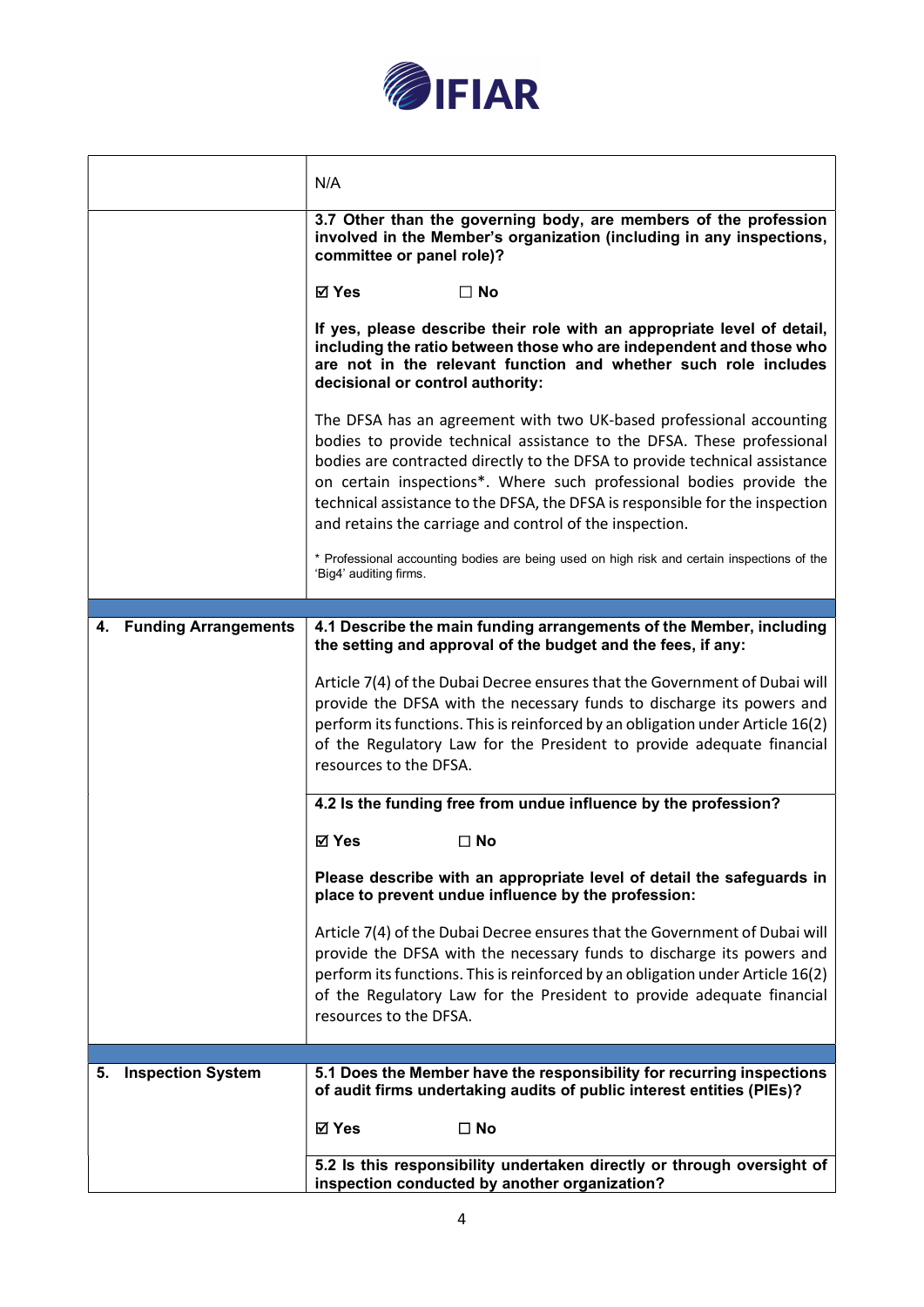

|                                         | <b>⊠</b> Directly<br>inspections i.e. recommendations issued, follow-up, etc.).                                                                                                                                                                                                                                                                                                                   | □ Through Oversight<br>If directly, kindly provide a brief description or summary of the<br>responsibility, including the regulatory reporting process after                                                             |
|-----------------------------------------|---------------------------------------------------------------------------------------------------------------------------------------------------------------------------------------------------------------------------------------------------------------------------------------------------------------------------------------------------------------------------------------------------|--------------------------------------------------------------------------------------------------------------------------------------------------------------------------------------------------------------------------|
|                                         | If through oversight of another organization, please describe with<br>an appropriate level of detail the other organization, its relation to<br>the Member, its role, and the arrangements for oversight:                                                                                                                                                                                         |                                                                                                                                                                                                                          |
|                                         | The DFSA is directly responsible for the inspection of the Auditors and has<br>the responsibility of writing both the preliminary and final review reports.<br>The inspections are run by at least one professionally qualified member of<br>DFSA staff having carriage and control of the inspection. The DFSA<br>employees conducting inspections have sufficient audit monitoring<br>training. |                                                                                                                                                                                                                          |
|                                         | 5.3 Please describe with an appropriate level of detail the<br>requirements and practices regarding the frequency of inspections:                                                                                                                                                                                                                                                                 |                                                                                                                                                                                                                          |
|                                         | Auditors are subject to the following inspection cycles:                                                                                                                                                                                                                                                                                                                                          |                                                                                                                                                                                                                          |
|                                         | Type of Auditor                                                                                                                                                                                                                                                                                                                                                                                   | Inspection cycle                                                                                                                                                                                                         |
|                                         | Auditors of PLCs & Big4 Auditors                                                                                                                                                                                                                                                                                                                                                                  | Once in 3 years                                                                                                                                                                                                          |
|                                         | All others                                                                                                                                                                                                                                                                                                                                                                                        | Once in 5 years                                                                                                                                                                                                          |
|                                         | a higher risk.                                                                                                                                                                                                                                                                                                                                                                                    | The inspection results in the Auditors being given a risk rating. The<br>frequency of visits may be increased if the Auditor is determined to be of                                                                      |
|                                         |                                                                                                                                                                                                                                                                                                                                                                                                   |                                                                                                                                                                                                                          |
| 6. Audit and Financial<br><b>Market</b> | audits that fall under the Member's oversight or mandate.<br>to an inspection:                                                                                                                                                                                                                                                                                                                    | 6.1 Provide the number of audit firms subject to inspections. Include<br>an indication of the number of public interest audits (PIEs) and other<br>As at 31 December 2021, the following number of Auditors were subject |
|                                         | <b>Type of Auditor</b>                                                                                                                                                                                                                                                                                                                                                                            | Number                                                                                                                                                                                                                   |
|                                         | <b>Auditor of PLCs</b>                                                                                                                                                                                                                                                                                                                                                                            | 04*                                                                                                                                                                                                                      |
|                                         | Auditors of AFs, AMIs and DFs                                                                                                                                                                                                                                                                                                                                                                     | 17                                                                                                                                                                                                                       |
|                                         | * Auditors of PLCs are also registered to audit AFs, DFs and AMIs.                                                                                                                                                                                                                                                                                                                                |                                                                                                                                                                                                                          |
|                                         | As at 31 December 2021, the following entities were subject to an<br>independent audit by a DFSA Registered Auditor:                                                                                                                                                                                                                                                                              |                                                                                                                                                                                                                          |
|                                         | <b>Type of Entity</b>                                                                                                                                                                                                                                                                                                                                                                             | Number                                                                                                                                                                                                                   |
|                                         | <b>PLCs</b>                                                                                                                                                                                                                                                                                                                                                                                       | 04                                                                                                                                                                                                                       |
|                                         | AFs                                                                                                                                                                                                                                                                                                                                                                                               | 368                                                                                                                                                                                                                      |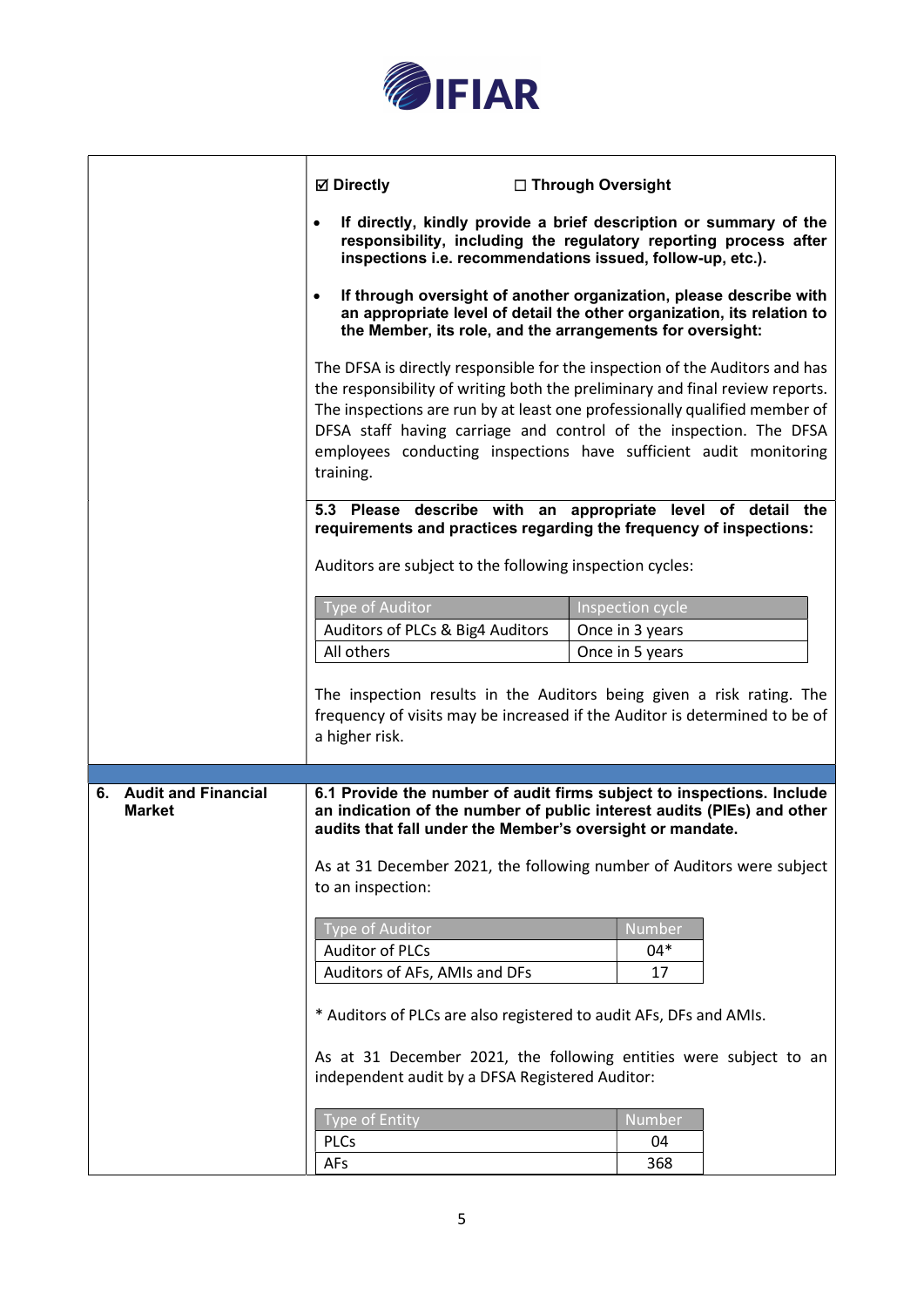

|                                | AMIs                                                                                                                                      | 02  |  |
|--------------------------------|-------------------------------------------------------------------------------------------------------------------------------------------|-----|--|
|                                | <b>DFs</b>                                                                                                                                | 103 |  |
|                                |                                                                                                                                           |     |  |
|                                | Total                                                                                                                                     | 477 |  |
|                                |                                                                                                                                           |     |  |
|                                | 6.2 What are the sizes and market shares of each of the largest audit                                                                     |     |  |
|                                | firms in the Member's jurisdiction?                                                                                                       |     |  |
|                                |                                                                                                                                           |     |  |
|                                | This data is not public and cannot be released under the DIFC Data                                                                        |     |  |
|                                | Protection Act.                                                                                                                           |     |  |
|                                |                                                                                                                                           |     |  |
|                                |                                                                                                                                           |     |  |
| <b>Main Other</b><br>7.        | 7.1 Please indicate whether the Member has responsibility for tasks                                                                       |     |  |
| <b>Responsibilities of the</b> | other than Inspections within the area of Audit Oversight:                                                                                |     |  |
| Member within the area         |                                                                                                                                           |     |  |
| of Audit Oversight             | <b>☑ Registration/Licensing</b>                                                                                                           |     |  |
|                                | □ Audit and/or Ethics Standard Setting                                                                                                    |     |  |
|                                | $\Box$ Permanent Education of Auditors                                                                                                    |     |  |
|                                | <b>☑ Enforcement</b>                                                                                                                      |     |  |
|                                | $\square$ Other:                                                                                                                          |     |  |
|                                |                                                                                                                                           |     |  |
|                                | 7.2 If the Member has the responsibility for Registration/Licensing,                                                                      |     |  |
|                                | please indicate whether this responsibility is undertaken directly or<br>through oversight of Registration/Licensing conducted by another |     |  |
|                                | organization?                                                                                                                             |     |  |
|                                |                                                                                                                                           |     |  |
|                                | <b>Ø</b> Directly<br>□ Through Oversight                                                                                                  |     |  |
|                                |                                                                                                                                           |     |  |
|                                | If directly, please describe the responsibility with an appropriate<br>$\bullet$                                                          |     |  |
|                                | level of detail.                                                                                                                          |     |  |
|                                |                                                                                                                                           |     |  |
|                                | If through oversight, please indicate the name of the other<br>$\bullet$                                                                  |     |  |
|                                | organization and its composition (i.e. whether practitioners from                                                                         |     |  |
|                                | the audit profession are involved in decision-making). Also give a                                                                        |     |  |
|                                | description of the powers of the other organization and procedure                                                                         |     |  |
|                                | applied, as well as the role of the Member in these procedures.                                                                           |     |  |
|                                |                                                                                                                                           |     |  |
|                                | The DFSA is directly responsible for the approval and suspension/removal                                                                  |     |  |
|                                | of Auditors and Audit Principals and for their ongoing oversight in the DIFC                                                              |     |  |
|                                | in respect of PLCs, AFs, AMIs and DFs.                                                                                                    |     |  |
|                                |                                                                                                                                           |     |  |
|                                | 7.3 If the Member has the responsibility for Audit and/or Ethics                                                                          |     |  |
|                                | Standard Setting, please indicate whether this responsibility is                                                                          |     |  |
|                                | undertaken directly or through oversight of Audit and/or Ethics<br><b>Standard Setting conducted by another organization?</b>             |     |  |
|                                |                                                                                                                                           |     |  |
|                                | $\Box$ Directly<br>□ Through Oversight                                                                                                    |     |  |
|                                |                                                                                                                                           |     |  |
|                                | If directly, please describe the responsibility with an appropriate                                                                       |     |  |
|                                | level of detail.                                                                                                                          |     |  |
|                                |                                                                                                                                           |     |  |
|                                | If through oversight, please indicate the name of the other                                                                               |     |  |
|                                | organization and its composition (i.e. whether practitioners from                                                                         |     |  |
|                                | the audit profession are involved in decision-making). Also give a                                                                        |     |  |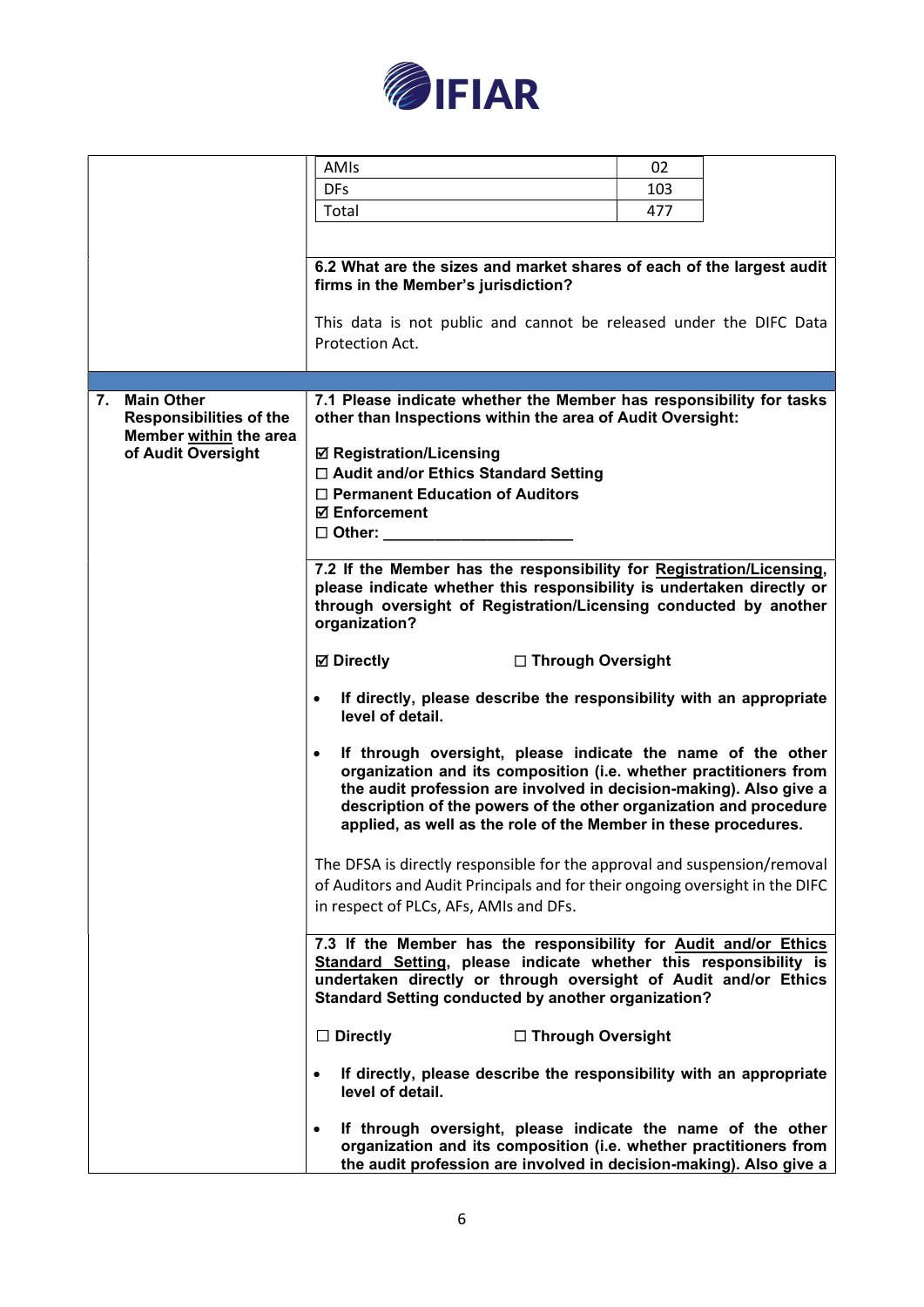

| description of the powers of the other organization and procedures<br>applied, as well as the role of the Member in these procedures.                                                                                                                                                                                                                                      |
|----------------------------------------------------------------------------------------------------------------------------------------------------------------------------------------------------------------------------------------------------------------------------------------------------------------------------------------------------------------------------|
| N/A                                                                                                                                                                                                                                                                                                                                                                        |
| 7.4 If the Member has the responsibility for Permanent Education of<br>Auditors, please indicate whether this responsibility is undertaken<br>directly or through oversight of Permanent Education of Auditors<br>conducted by another organization?                                                                                                                       |
| $\square$ Directly<br>□ Through Oversight                                                                                                                                                                                                                                                                                                                                  |
| If directly, please describe the responsibility with an appropriate<br>$\bullet$<br>level of detail.                                                                                                                                                                                                                                                                       |
| If through oversight, please indicate the name of the other<br>$\bullet$<br>organization and its composition (i.e. whether practitioners from<br>the audit profession are involved in decision-making). Also give a<br>description of the powers of the other organization and procedures<br>applied, as well as the role of the Member in these procedures.               |
| N/A                                                                                                                                                                                                                                                                                                                                                                        |
| 7.5 If the Member has the responsibility for Enforcement, please<br>indicate whether this responsibility is undertaken directly or through<br>referral to other organization(s)?                                                                                                                                                                                           |
| <b>⊠</b> Directly<br>□ Through Referral                                                                                                                                                                                                                                                                                                                                    |
| If directly, kindly provide a brief description or summary of the<br>$\bullet$<br>enforcement responsibility, the procedure and process involved,<br>including the regulatory reporting process that led to disciplinary<br>action.                                                                                                                                        |
| If through referral, please indicate the name of the other<br>$\bullet$<br>organization and its composition (i.e. whether practitioners from<br>the audit profession are involved in decision-making). Also give a<br>description of the enforcement powers of the other organization<br>and procedures applied, as well as the role of the Member in these<br>procedures. |
| The DFSA has the power to withdraw the registration of Auditors and Audit<br>Principals as well as the power to suspend registration. To date the DFSA<br>has taken various supervisory actions against Auditors who have not met<br>their obligations under the rules.                                                                                                    |
| If an investigation were necessary, the DFSA's Chief Executive would<br>approve a formal investigation.                                                                                                                                                                                                                                                                    |
| 7.6 If the Member has the responsibility for other tasks within the area<br>of Audit Oversight, please describe with an appropriate level of detail:                                                                                                                                                                                                                       |
| For PLCs and AF's, the DFSA audit inspection team also reviews the annual<br>audited financial statements to ensure compliance with applicable                                                                                                                                                                                                                             |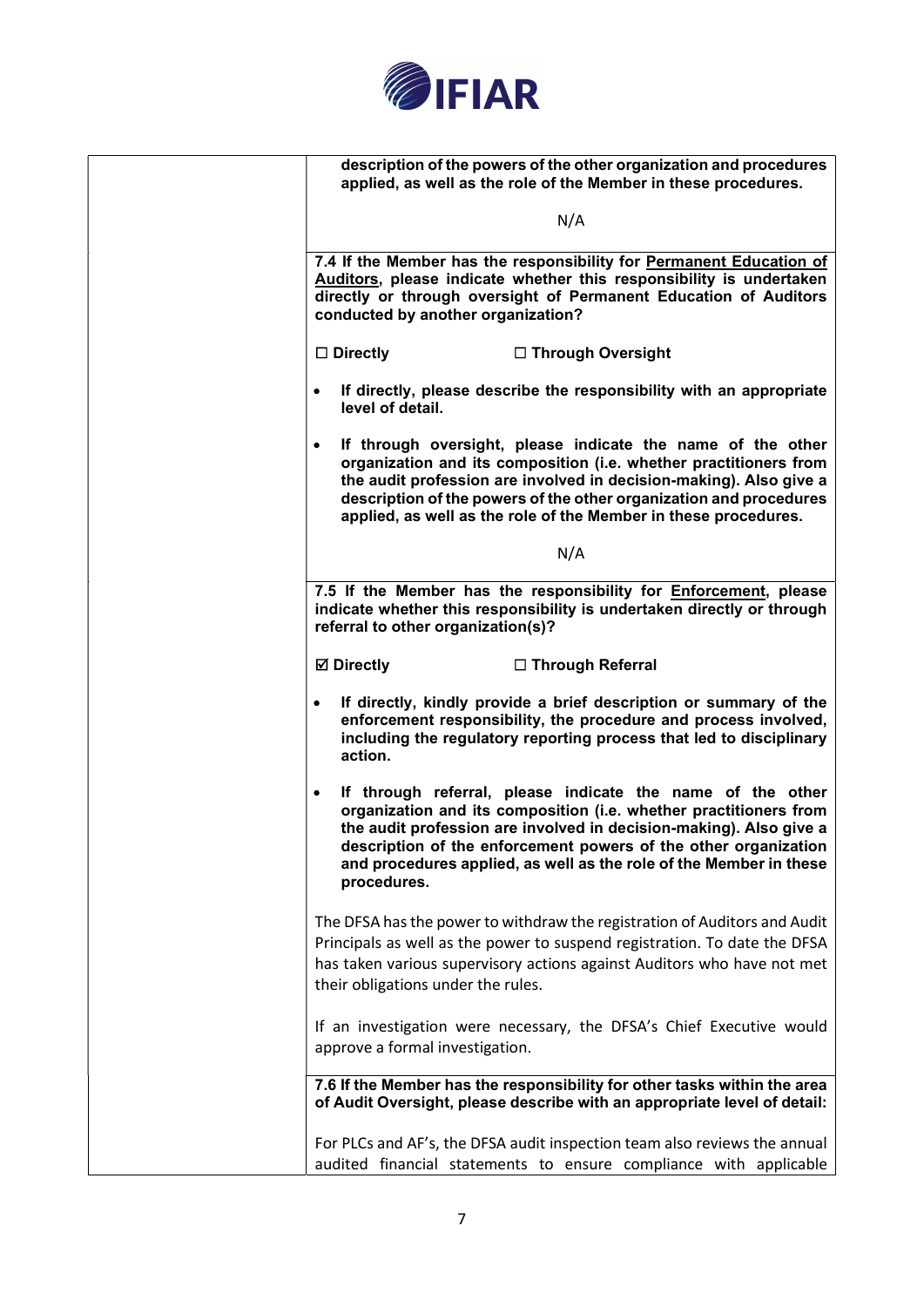

| 8. | <b>Main Other</b><br><b>Responsibilities of the</b><br>Member outside the | financial reporting standards. The DFSA has adopted the following<br>international standards related to accounting and audit:<br>International Financial Reporting Standards (IFRS) as issued by<br>International Accounting Standards Board.<br>International Standards on Auditing (ISAs) as issued by<br>$\bullet$<br>International Auditing and Assurance Standards Board<br>International Standard on Quality Control (ISQC1) as issued by<br>$\bullet$<br>International Auditing and Assurance Standards Board<br>Code of Ethics for Professional Accountants as issued by<br>International Ethics Standards Board of Accountants.<br>8.1 Please describe with an appropriate level of detail whether the<br>Member has responsibility for tasks outside the area of audit oversight<br>such as Supervision of Financial Reporting or Securities Regulation:                                                                                                                                                                                                                                                                                                                                                                                                                                                                                                                                                                                                                                                                                                                                                                                                                                                  |
|----|---------------------------------------------------------------------------|---------------------------------------------------------------------------------------------------------------------------------------------------------------------------------------------------------------------------------------------------------------------------------------------------------------------------------------------------------------------------------------------------------------------------------------------------------------------------------------------------------------------------------------------------------------------------------------------------------------------------------------------------------------------------------------------------------------------------------------------------------------------------------------------------------------------------------------------------------------------------------------------------------------------------------------------------------------------------------------------------------------------------------------------------------------------------------------------------------------------------------------------------------------------------------------------------------------------------------------------------------------------------------------------------------------------------------------------------------------------------------------------------------------------------------------------------------------------------------------------------------------------------------------------------------------------------------------------------------------------------------------------------------------------------------------------------------------------|
|    | area of Audit Oversight                                                   | In addition to Auditors, the DFSA regulates a broad range of firms based in<br>the DIFC, including banks, insurers, fund managers, advisory firms and<br>brokers, exchanges and clearing houses, together with credit rating<br>agencies and DNFBPs. The DFSA is also responsible for supervising and                                                                                                                                                                                                                                                                                                                                                                                                                                                                                                                                                                                                                                                                                                                                                                                                                                                                                                                                                                                                                                                                                                                                                                                                                                                                                                                                                                                                               |
|    |                                                                           | enforcing AML and CFT requirements applicable in the DIFC.                                                                                                                                                                                                                                                                                                                                                                                                                                                                                                                                                                                                                                                                                                                                                                                                                                                                                                                                                                                                                                                                                                                                                                                                                                                                                                                                                                                                                                                                                                                                                                                                                                                          |
| 9. | <b>Major Events and</b>                                                   | 9.1 Describe any recent major events and activities:                                                                                                                                                                                                                                                                                                                                                                                                                                                                                                                                                                                                                                                                                                                                                                                                                                                                                                                                                                                                                                                                                                                                                                                                                                                                                                                                                                                                                                                                                                                                                                                                                                                                |
|    | <b>Activities</b>                                                         | During 2021, Seventeen (17) Auditors were registered with the<br>DFSA from which the DFSA conducted three (3) audit inspections,<br>assessed nine (9) Audit Principals, and reviewed fourteen (14)<br>audit engagement files focusing on the substance of an Auditors'<br>work and assessing whether sufficient and appropriate evidence<br>was obtained and documented to support the conclusions reached<br>in relation to key audit judgements. In addition, the DFSA also<br>carried out three (3) inspections focusing on Regulatory Reports<br>(Regulatory Returns, Client Money, Safe Custody & Insurance<br>Monies), four (4) inspections to ensure compliance with the Anti-<br>Money Laundering/Combating the Financing of Terrorism<br>(AML/CFT) rules and four (4) quality control inspections to ensure<br>compliance with ISQC1.<br>In February 2021, the DFSA hosted its 12 <sup>th</sup> Annual Audit Outreach<br>٠<br>for its Auditors. Over 150 Audit Principals, Money Laundering<br>Reporting Officers and key audit staff participated. The event<br>featured detailed presentations on the DFSA Audit Monitoring<br>Findings from 2020 and findings from the DFSA's anti-money<br>laundering (AML) inspections. A detailed overview of Audit<br>Monitoring Focus for 2021 was also discussed highlighting the<br>priorities for this year's inspections.<br>In October 2021, the DFSA, along with the UAE Accountants &<br>Auditors Association (AAA) and the International Ethics Board for<br>Accountants (IESBA) hosted a Middle East webinar on non-<br>assurance services (NAS) and fee-related revisions to the IESBA<br>Code. More than 200 professional accountants from 24 countries |